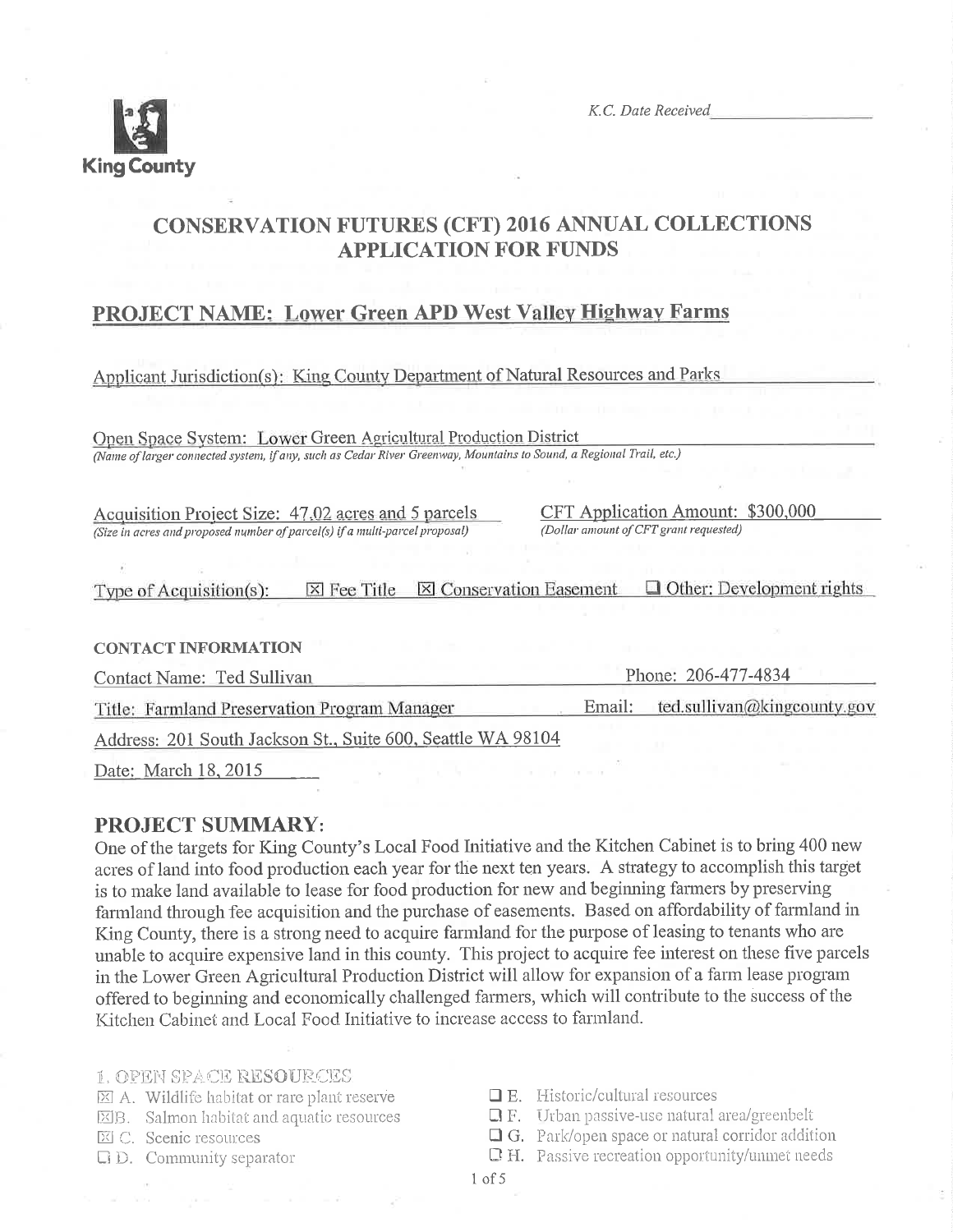Wildlife habitat or rare plant reserve: Although the project's success would result in more agricultural activity, the lands proximity to Mullen Slough and tributaries of the Green River, as well as the adjacent identified wetland provides habitat for small mammals, reptiles, amphibians, and birds, which includes foraging for hawks.

Salmon habitat and aquatic resources: The project's land is hydrologically connected to the Green River - an important salmon bearing river in King County. The land is entirely designated as a Critical Aquifer Recharge Area category 2, which benefits groundwater filtration. It is also part of the floodplain for the Lower Green APD and contributes to water storage during seasonal flooding. The Farmland Preservation Program Deed and Agreement requires that a conservation plan be prepared and approved for the property by the King Conservation District. The purpose of the conservation plan is to ensure farming activities occurring on the property are performed using agricultural Best Management Practices to protect water quality, both on-site as well as in off-site drainage systems. Preserving this property for agricultural use will help to maintain the quality of water leaving the site, thereby protecting salmon habitat, other downstream aquatic resources, the adjacent wetland, and groundwater recharge.

Scenic Resources: These farm properties provide or will provide outstanding open space scenic opportunities associated with the Lower Green Agricultural Production District. The agrarian activity and aesthetic contribution from the open space and agricultural use can be seen from State Route 167 and the West Valley Highway.

## 2. ADDITIONAL FACTORS

- $\Box$  A. Educational/interpretive opportunity
- $\boxtimes$  B. Threat of loss of open space resources
- $\boxtimes$  C. Ownership complexity/willing seller(s)/ownership interest proposed.
- [X] D. Partnerships Describe any public or private partnerships that will enhance this project
- E. Is the property identified in an adopted park, open space, comprehensive, or community plan?
- **I** F. Transferable Development Credits (TDC) participation

Threat of loss of farmland resources: In 1959, there were approximately 100,000 acres of prime farmland in King County; however, by the late 1970's approximately half of these acres had been permanently converted to other uses. The inception of the Farmland Preservation Program (FPP) in 1979 and the implementation of a variety of County policies and initiatives since then have helped to greatly reduce the loss of farmland. However, by current estimates, the original 100,000 acres of prime farmland that existed in 1959 are now reduced to approximately 41,000 acres. Most of these prime farmlands are within the designated Agricultural Production Districts (APDs) and, although this designation offers some protection, it is frequently challenged and may not be sufficient to provide protection on a permanent basis. Fee acquisition and removal of development rights allows the County to place covenants on the property which limit it to agriculture and open space uses.

Preserving these separate properties as a large farm will protect it from being divided into smaller residential farms that would no longer be viable for the growth of agricultural products at a commercial scale. Their location adjacent to the City of Auburn and close proximity to the City of Kent makes them especially vulnerable to development over time. Participating in FPP also removes the property's speculative development value, thereby helping to ensure that the property will remain affordable and thus available for agriculture or open space uses.

Ownership complexity/willing seller(s)/ownership interest proposed: This project will work with the owners of each of the five parcels: Allito LLC, Wyatt, Taylor, Spencer, and Hang.

Early discussion with two of the landowners (Allitto LLC and Hang) and the listing for sale of the Taylor property indicate that if the appraisal figures come in at acceptable levels it is possible 3 transactions could be ready to move toward closing in early 2016.

The property owned by Spencer is used for the storage of landscaping and organic materials. The future of this noncompliant use is being determined by the legal system and it continues to be a challenge to resolve. It is possible acquisition of this site may not occur until the result of this compliance issue is determined.

 $2$  of  $5$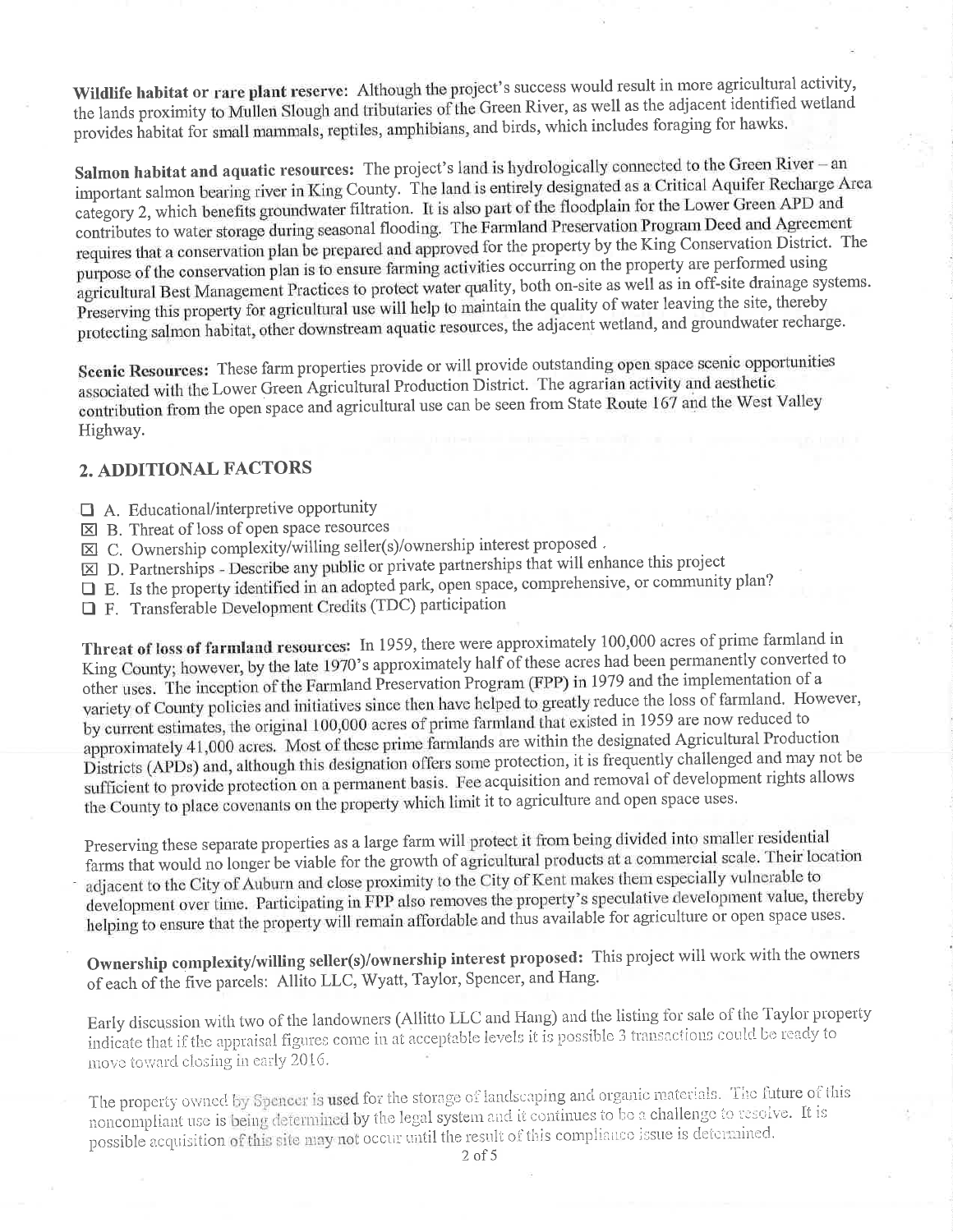**Partnerships:** If fee purchase is successful, the outcome of this project could result in a partnership with Seattle Tilth and/or another third party who would manage and lease the land as an incubator farm for students and for disadvantage farmers (i.e., Hmong farmers). This project would further the County's policy goal to protect active farmland that contribute to the local food supply.

### **3. STEWARDSHIP AND MAINTENANCE**

How will the property be stewarded and maintained? Does the property lend itself to volunteer stewardship opportunities? How will ongoing stewardship and maintenance efforts be funded?

The success of this project will result in the implementation of best management practices, which would minimally protect water quality issues. FPP staff regularly monitors participating farms to ensure the owners are aware of the restrictive covenants on their property, and that they are complying with them. Similar stewardship would occur if managed as leased farmland. For this project, monitoring activities would include site visit and meeting with the farmers and those responsible for farm management. Additionally, FPP staff routinely drives by properties and check aerial photographs of preserved properties. Site visits and meetings with property owners are generally done once every one to three years unless a situation warrants more frequent visits. If a covenant violation is noted, staff informs the owner of the violation and work with them to resolve it. If such means of resolving a violation are unsuccessful, the County has the option of resolving it through litigation.

Funding for staff to monitor FPP properties and perform other program management activities is included as an expense item in the County's annual budget.

## **4. PROJECT BUDGET**

| 1) TOTAL CFT APPLICATION AMOUNT <sup>®</sup>          | CFT: \$300,000 |
|-------------------------------------------------------|----------------|
| <b>4 2) TOTAL PEL APPLICATION AMOUNT</b> <sup>b</sup> | PEL: \$0       |

 $^a$ Allowable CFT acquisition costs (Ordinance 14714): The disbursement of funds shall be made only for capital project expenditures that include costs of acquiring real property, including interests in real property, and the following costs: the cost of related relocation of eligible occupants, cost of appraisal, cost of appraisal review, costs of title insurance, closing costs, pro rata real estate taxes, recording fees, compensating tax, hazardous waste substances reports, directly related staff costs and related legal and administrative costs, but shall not include the cost of preparing applications for conservation futures funds.

 ${}^{\text{b}}$ King County projects only, if applicable.

#### **Estimation of property value:**

Briefly note how land values have been estimated (i.e., appraisal, property tax assessment, asking price, letter of value or other means).

This cost estimate is based on the appraised value of the properties as determined by the Department of Assessments. A formal third-party appraisal would be needed to determine actual fee acquisition cost.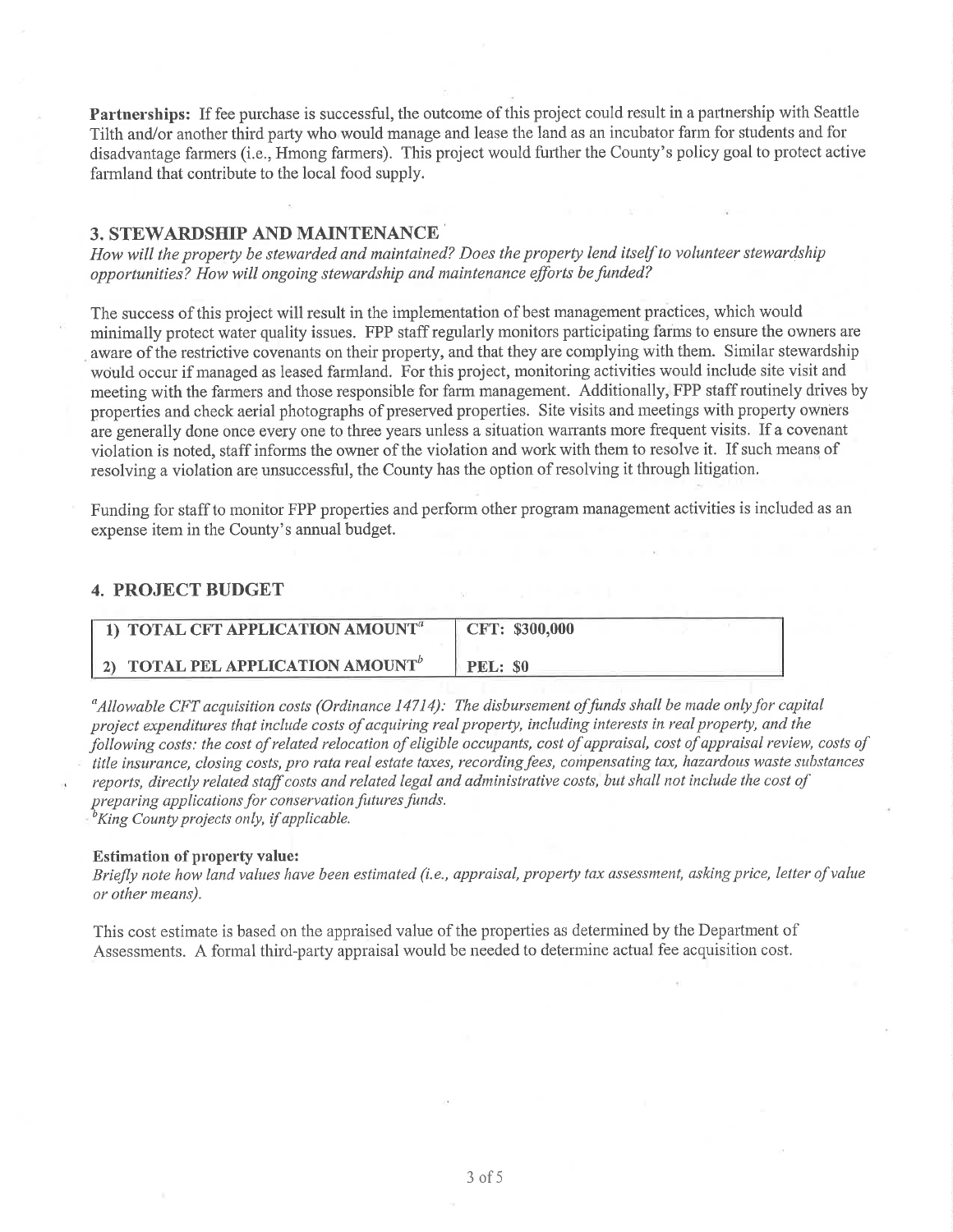| <b>PROJECT COSTS</b>                                   | <b>ESTIMATED DOLLAR AMOUNT OR RANGE</b> |  |  |
|--------------------------------------------------------|-----------------------------------------|--|--|
| Total property interest value                          | \$1,075,000                             |  |  |
| Title and appraisal work                               | \$25,000                                |  |  |
| Closing, fees, taxes                                   | \$15,000                                |  |  |
| Relocation                                             | \$0                                     |  |  |
| Hazardous waste reports                                |                                         |  |  |
| Directly related staff, administration and legal costs | \$15,000                                |  |  |
| <b>Total Project Costs (CFT and other funds)</b>       | \$1,130,000                             |  |  |

| <b>MATCHING FUNDS: Existing Sources</b><br>(CFT can only provide a maximum of 50% of anticipated<br>project costs) | <b>DATE</b><br>(Expended or Committed) | <b>DOLLAR AMOUNT</b><br>(Expended or Committed) |
|--------------------------------------------------------------------------------------------------------------------|----------------------------------------|-------------------------------------------------|
| King County's Farmland Preservation Program 79'<br><b>B</b> ond                                                    | Current                                | \$300,000                                       |
| administrator and more<br>All I was the complete.                                                                  |                                        |                                                 |
| <b>Total CFT Funds Previously Received</b><br><b>This Project</b>                                                  |                                        | \$0                                             |
| <b>Total Matching Funds and Past CFT Funds</b><br><b>Currently Identified</b>                                      | $-1/1$                                 | \$0                                             |
| <b>Unidentified Remaining Match Need</b>                                                                           | L II vall<br><b>TBD</b>                |                                                 |

Unidentified remaining match need: What funds are anticipated and what is the time frame? Please briefly discuss how the unidentified remaining match need above will be met.

This multi-parcel, multi-owner, and potentially multi-year project will require more funds to be successful. Additional CFT and other funding sources will be pursued as needed. If other active FPP projects with dedicated 79' Bond dollars are not fruitful in 2015 and 2016, then additional 79' Bond dollars could be available as well.

### 5. IN-KIND CONTRIBUTIONS FROM PARTNERSHIPS

| <b>Brief Activity Description</b> | <b>Dollar Value of</b><br>In-kind<br><b>Contribution</b> | <b>Status</b><br>(Completed or Proposed) | <b>Activity Date Range</b><br>(Completion Date or Proposed<br>Completion Date) |
|-----------------------------------|----------------------------------------------------------|------------------------------------------|--------------------------------------------------------------------------------|
| none                              |                                                          |                                          |                                                                                |
| <b>TOTAL</b>                      | Not applicable                                           |                                          |                                                                                |

# 6. ATTACHED MAPS (Two maps are now required: 1) site map and 2) general location map; you may also include one additional map, aerial photo or site photo)

8 1/2 x 11" maps are preferred, but 11 x 17" is acceptable if folded and hole-punched for insertion into a three-ring binder.

Site Map that shows the following:

- Each parcel proposed for acquisition in yellow or distinct shading and an indication of any parcel proposed for less than fee simple acquisition, such as a conservation easement;
- Location of any proposed development to the site such as parking, trails or other facilities;
- Location of any proposed site restoration;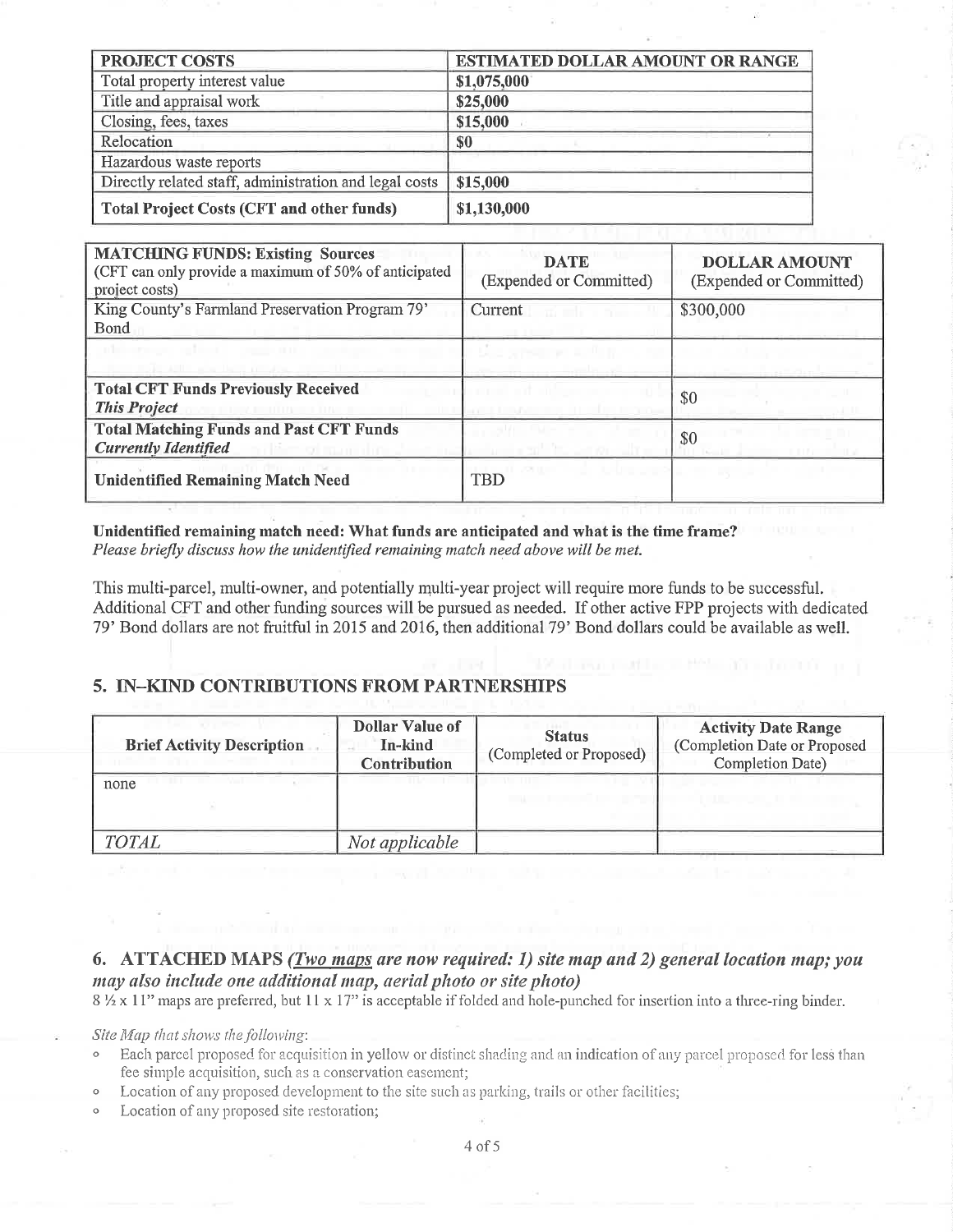Existing adjacent public (local, state or federal) parks or open spaces labeled and shown in dark green or distinct  $\bullet$ shading.

Location Map that shows the following:

- Other permanently protected open spaces (private, non profit, institutional, etc.) shown in light green or distinct shading;  $\bullet$
- Major water courses such as creeks, rivers, lakes or wetlands;  $\bullet$
- Major roads, arterial roads or regional trails.  $\bullet$
- Map scale: This map should show approximately a ten-mile radius around the proposed acquisition(s).  $\bullet$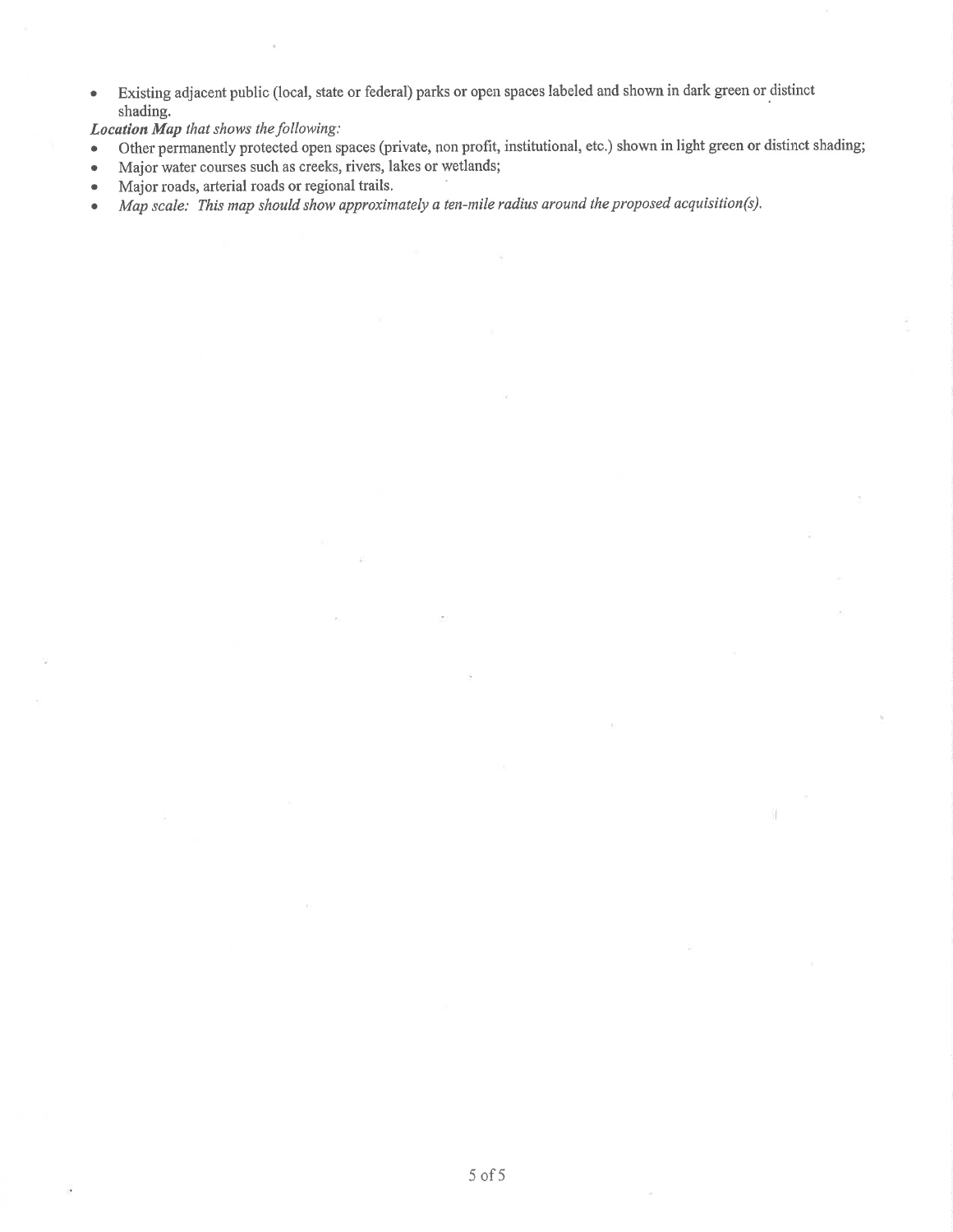